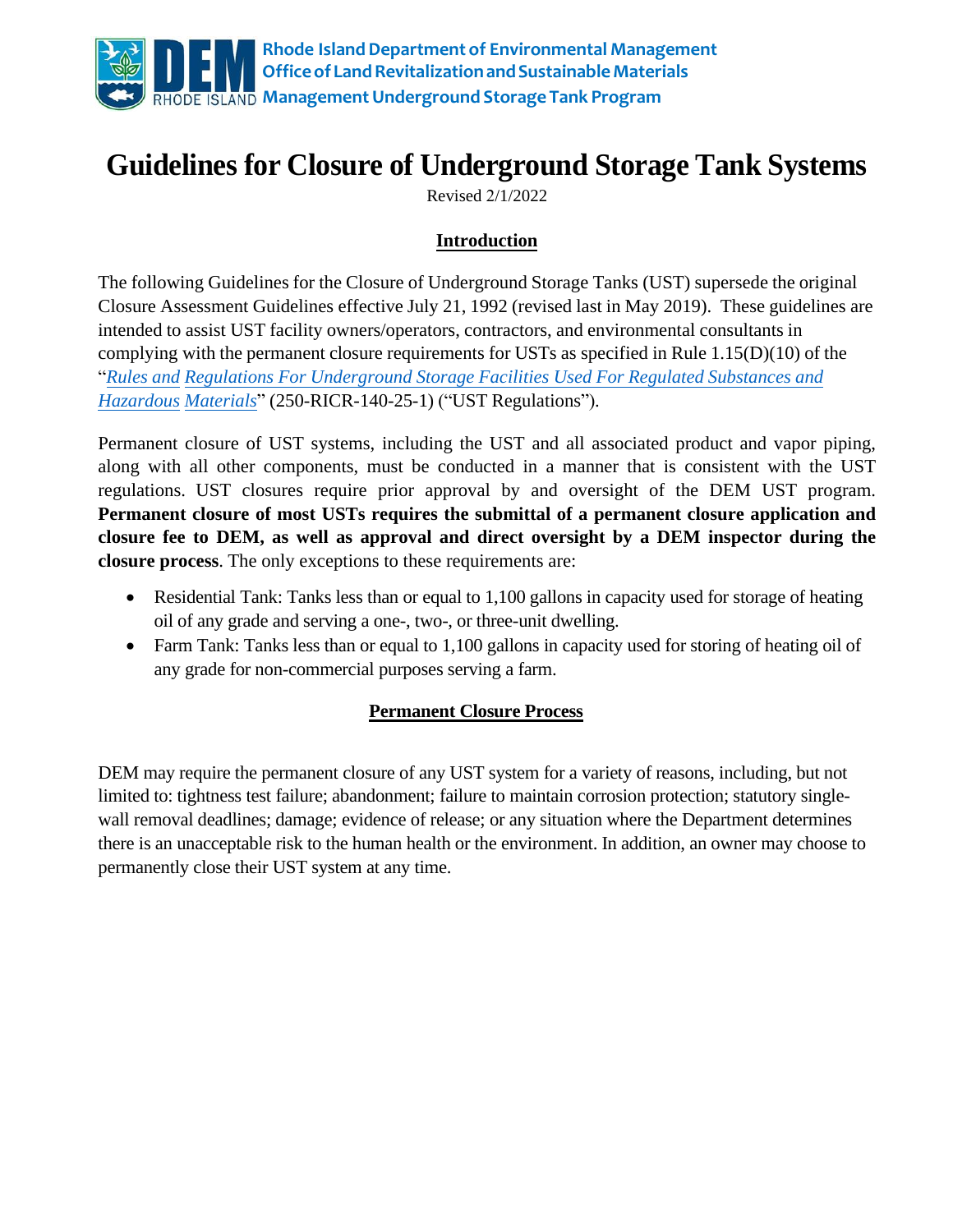The permanent closure process for a UST includes the following steps:

- 1) The UST owner selects a qualified environmental consultant (if a closure assessment is being performed) and a contractor to complete the closure;
- 2) The owner or contractor submits a [Permanent Closure Application for USTs](http://www.dem.ri.gov/programs/benviron/waste/pdf/ustclosr.pdf) and payment of the permanent closure application fee of \$75 per UST;
	- a. If there are any outstanding UST registration or late fees, payment in full must be included with the closure application.
	- b. If the UST being permanently closed was not previously registered with DEM, a one-time UST Registration fee of \$100 per UST must be included with the closure application.
- 3) DEM reviews the application, and if complete, will contact the individual(s) listed on the application to schedule a closure date. A closure approval letter detailing the date of the closure and the name and contact information of the DEM inspector who will be present at the closure will be issued.
- 4) On the morning of the closure, the contractor or another contact will call the DEM inspector to provide an update and estimate of the time that the USTs will be removed. The DEM inspector must be on-site to witness the removal of the UST.
- 5) If a closure assessment must be conducted, the environmental consultant must perform an initial screening of soils and/or peastone surrounding the UST and collect samples for analysis.
- 6) If indications of contamination are present, the DEM inspector must be immediately notified if they are not already on-site. The contractor will be required to excavate and stockpile all accessible contaminated soil and/or peastone. If a release is encountered during a closure, the requirements outlined in *[Release Response During a UST Closure](http://www.dem.ri.gov/programs/benviron/waste/pdf/Release%20Response%20During%20a%20UST%20Closure.pdf)* must be followed.
- 7) If there is evidence of a release, the property will be designated a Leaking Underground Storage Tank (LUST) project and assigned a DEM project manager who will work with the owners to remediate the property.
- 8) If there is no evidence of a release and all applicable documentation is received, DEM will issue a UST closure certificate which documents that the UST was permanently closed in a manner consistent with DEM requirements.



It is important to remember that this document only covers DEM requirements. Municipalities, as well as local Fire Departments, may have additional requirements or applications. It is important that you check with these entities before you remove a UST.

Closures are scheduled on a first-come, first-serve basis, and preferred dates may not be available due to staffing limitations. Therefore, we highly recommended that you submit the closure application well ahead of your desired closure date to ensure your application is processed and UST program personnel are available for your desired closure date. In general, applications should be submitted no less than 10 business days prior to the preferred closure date.

The permanent closure of a UST system includes removal of all associated product piping, sumps, dispensers, containment basins, vent lines, and all other components of the UST system. These items may be re-used only if they are part of an approved new UST installation, otherwise these components are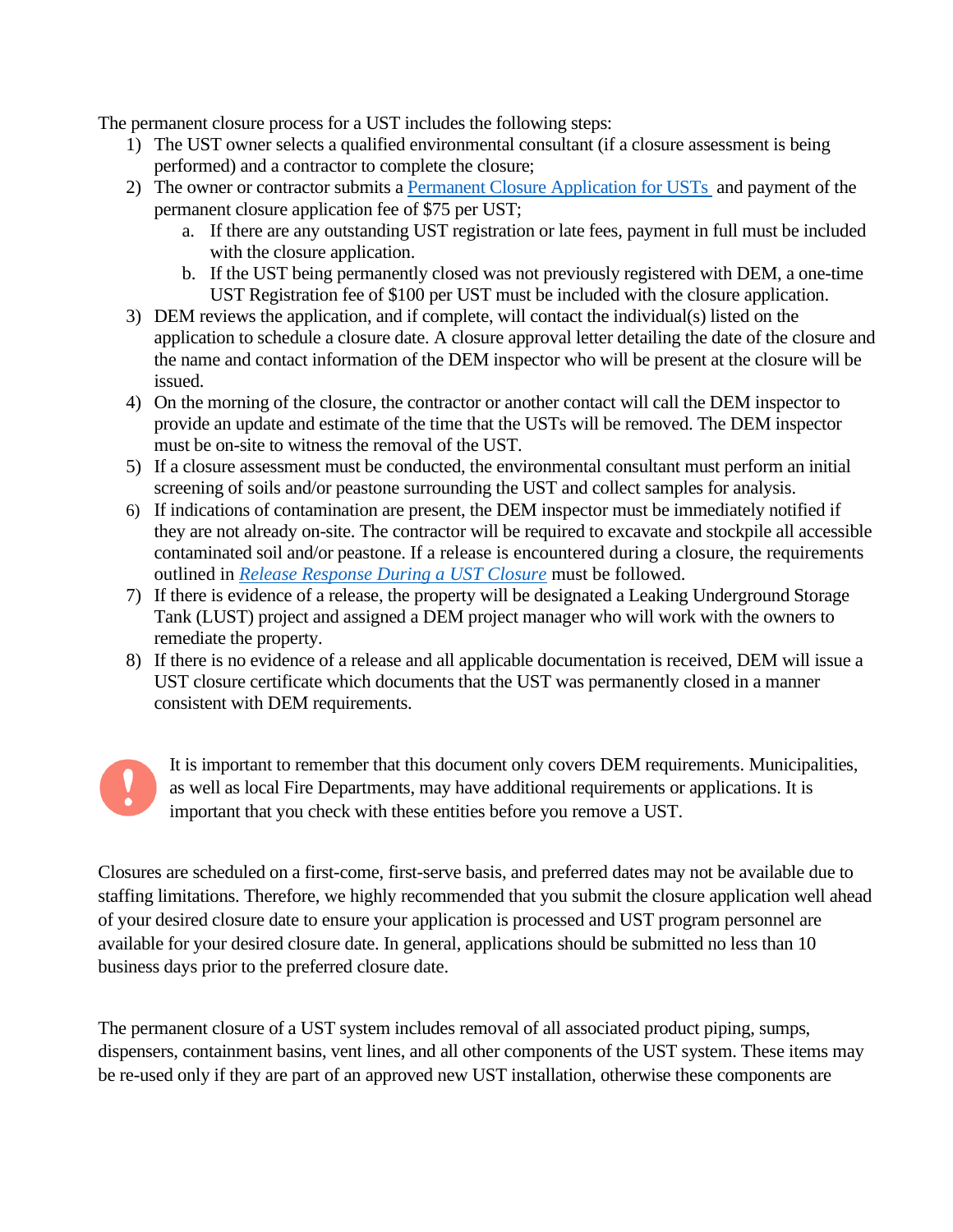required to be removed as part of the closure and may not be abandoned in place unless explicitly approved by the DEM inspector.

#### **Closure Assessments**

The goal of a closure assessment is to determine if a leak or release from the UST system has occurred. This is done by evaluating the condition of the UST, looking for visual or olfactory evidence of a release, and collecting samples at defined intervals or locations and analyzing them for the presence of petroleum or other hazardous materials. This information is used to generate a Closure Assessment Report which is submitted to DEM for review. While a closure assessment can be beneficial for peace of mind or be necessary to obtain a loan, mortgage, or sell the property, closure assessments are not required for all UST closures. As described in Rule 1.15(A) of the UST Regulations, any UST containing heating oil for on-site use is generally not required to perform a closure assessment. However, DEM may require a closure assessment at any exempted facility, including USTs used for heating oil-on site and residences, if there are conditions which indicate a possible release has occurred.

Closure assessments and soil screening are required to be performed on tanks containing the following:

- Gasoline or Diesel
- Heating Oil when the oil is not consumed entirely on-site (e.g. distribution tanks)
- Hazardous Materials
- Waste Oils
- **•** Jet Fuels  $&$  Aviation Gas
- Lubricating and Cutting Oils

Closure assessments must be performed/overseen by an individual who has one of the following certifications: A licensed Professional Engineer (PE), a Certified Professional Geologist (CPG), or a Registered Professional Geologist (RPG). It is expected that the PE, CPG, or RPG be involved in the closure process, be available for communication with field staff and the DEM inspector throughout the closure, and review and approve the final Closure Assessment Report. A phone number to reach the PE/RPG/CPG directly on the day of the closure, either an office line with complete extension or a cell phone number should be provided in the closure application.

The results of the closure assessment must be submitted in both hardcopy and digital form to DEM in a written report format and are due within 30 days of a UST closure. Failure to submit a Closure Assessment consistent with these requirements may delay the issuance of a closure certificate and can result in formal enforcement action, making the facility ineligible for reimbursement from the LUST Financial Responsibility Reimbursement Fund. A complete list of the information that must be included in a closure assessment can be found in Appendix A.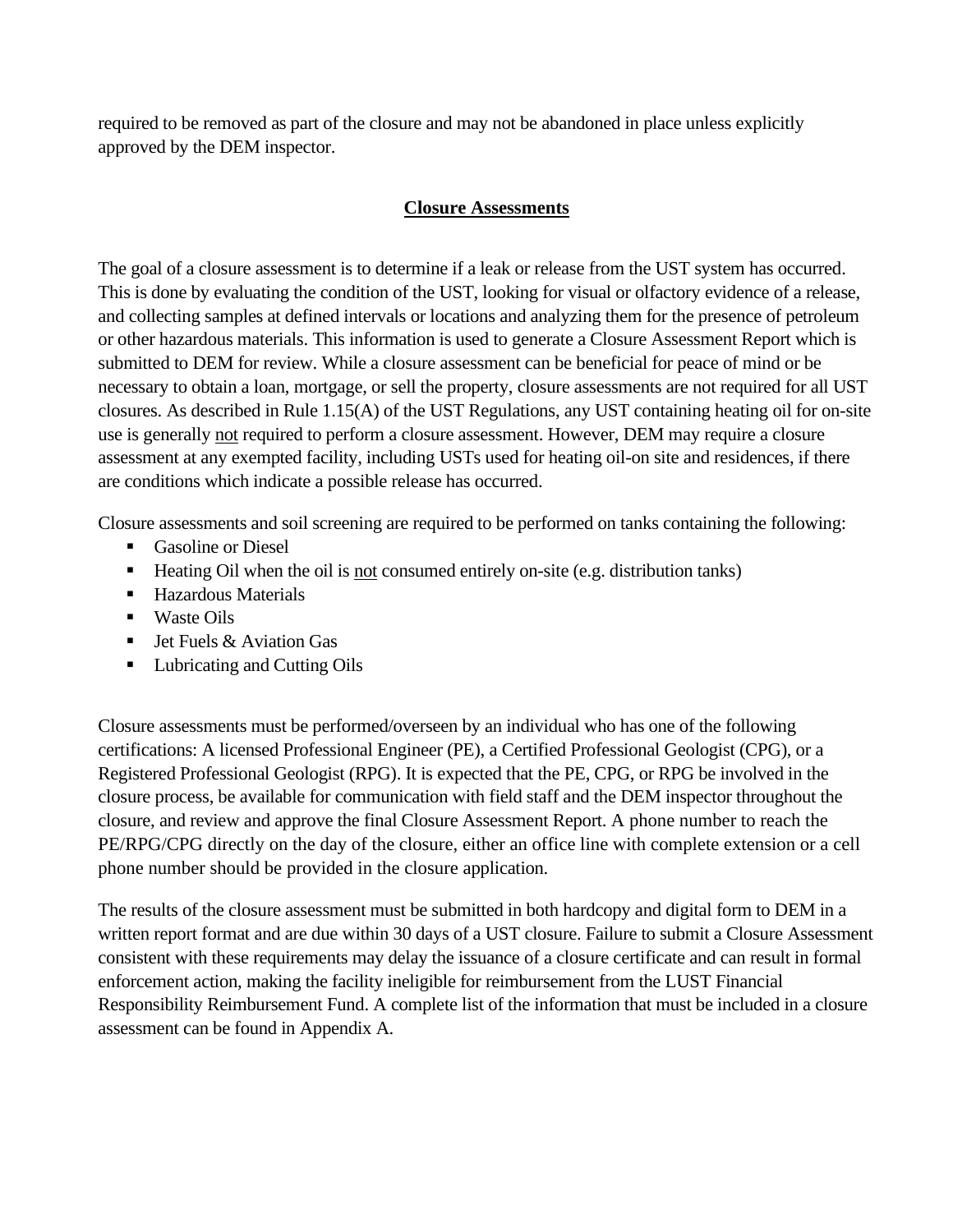#### **Removal vs. Closure in Place**

All USTs and product pipelines are required to be removed from the ground during a UST closure, unless circumstances exist which would prevent their safe removal. In these cases, the UST and product piping may be filled with a flowable fill or high-density sand. This is called a closure in place (CIP). CIP is usually needed when physically removing the UST would impact the structural integrity of a permanent structure or the UST is inaccessible using readily available equipment. Performing a CIP may be more expensive than physically removing the UST. Additionally, opting for CIP may also make selling the property or obtaining financing more difficult. All requests for a closure in place must be submitted in writing with the [Permanent Closure Application for USTs,](http://www.dem.ri.gov/programs/benviron/waste/pdf/ustclosr.pdf) and must include a detailed site plan, pictures, and a thorough explanation of why the UST or product piping cannot be removed.

If a closure in place is approved, the UST and all product piping must either pass a tightness test or a closure assessment must be conducted. Closures in place require the UST interior to be thoroughly cleaned and samples of the soil beneath the UST analyzed. If no contamination is discovered, the UST may be filled.

#### **Who do I need to hire?**

All UST closures must be performed by a qualified, properly licensed and insured contractor with equipment adequate to safely remove the UST system components. Please be aware that the UST must be cleaned, made inert, and disposed of in a manner consistent with local, State, and Federal laws.

There are several companies based in Rhode Island and the surrounding area that routinely perform closures and have the experience to respond to any emergencies or challenges that may come up during the closure. DEM cannot recommend any specific contractor, however, we encourage you to get estimates from several companies to better understand both the cost, availability, and experience of the contractor. It is important to remember that the lowest bidder may not be the best deal in the long run, especially if it results in additional costs, fines, penalties, or damage to your property when the closure is performed by contractors with little experience or that do not have the correct equipment. Your petroleum provider, local equipment supplier, 3<sup>rd</sup> party tester, and regional trade groups are excellent sources of information, and you should seek out recommendations for vendors from these groups.

If you are closing a UST that requires a closure assessment, or you encounter evidence of contamination during the closure, the UST or property owner will also need to hire a qualified environmental consultant. A qualified environmental consultant, at a minimum, must have one of the following: a Professional Engineer (PE) license; be a Registered Professional Geologist (RPG); or a certified professional geologist (CPG).

#### **Contractor Responsibilities and Preparation**

Contractors are responsible for cleaning, inerting, removing, and disposing of the UST, associated piping, UST components, and residual product and waste generated during the cleaning process in a manner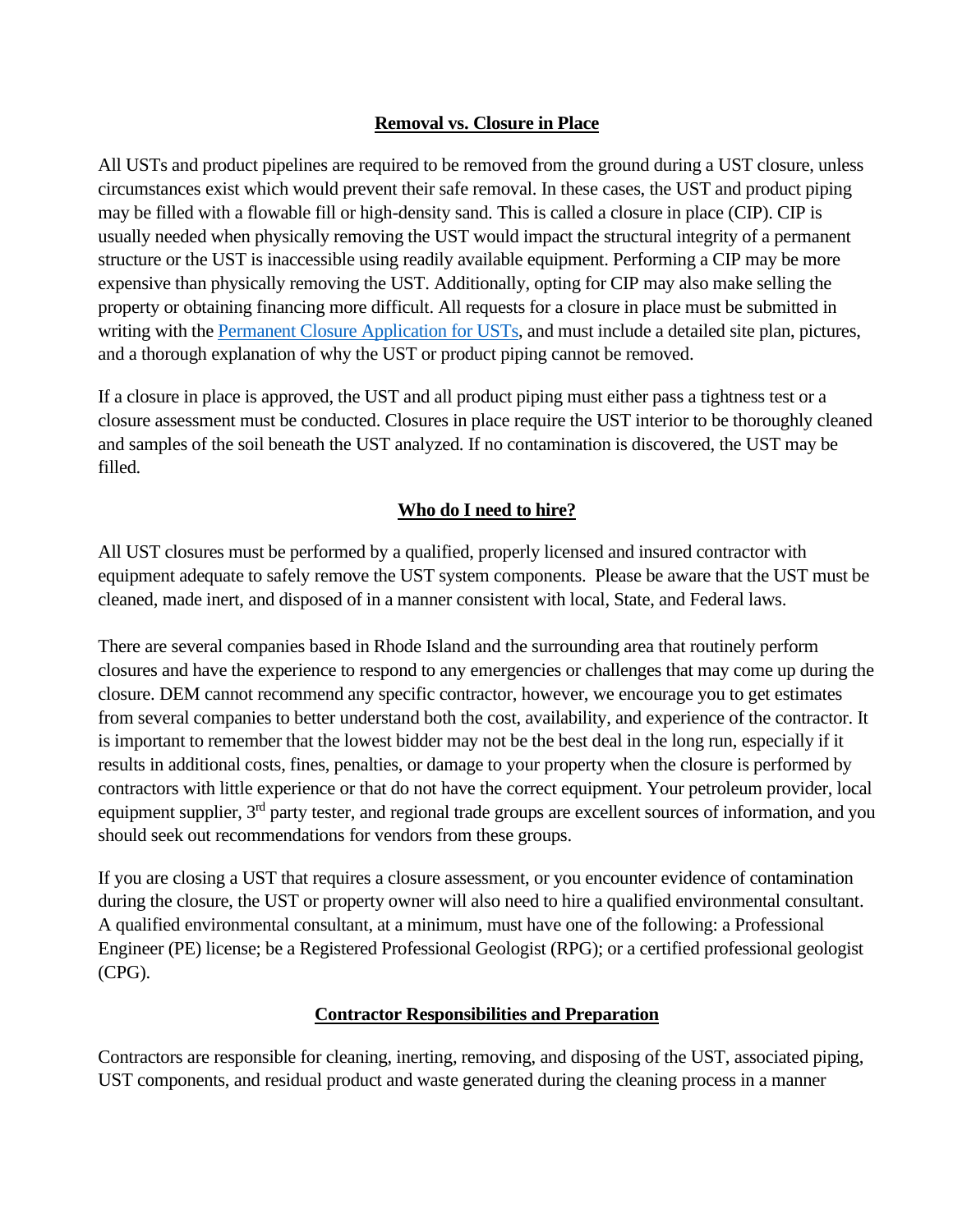consistent with DEM, state, local, and Federal regulations. DEM requires all closures to be conducted in a manner consistent with PEI RP1700: Tank Closure & Removal, API Recommended Practice 1604 "Closure of Underground Petroleum Storage Tanks", and API Standard 2015 "Requirements for Safe Entry and Cleaning of Petroleum Storage Tanks". Contractors should be familiar with these documents and ensure that the measures in them are followed. This includes ensuring personnel are wearing appropriate personal protective equipment, are properly inerting and cleaning the UST, and are securing the excavation using temporary fencing.

Contractors should have the proper equipment available on-site for removal and transportation of the UST, UST components, and generated waste products they are removing. Knowing the construction, capacity, and material stored in the UST will impact what equipment and preparations are needed to safely conduct the closure. Contractors should also become familiar with site characteristics, including location of utility lines and approximate groundwater depth.

Prior to removal, all USTs must be emptied, cleaned, and in some cases, inerted. There are several acceptable ways to empty, clean, and inert a UST, however the method used must comply with API Recommended Practice 1604 and be listed on the closure application. DEM would like to stress that entering any UST is considered confined space entry and is extremely dangerous. Only qualified and trained personnel should perform UST entry. Confined space entry requires special safety equipment, permitting, and in many cases, a properly trained  $3<sup>rd</sup>$  party rescue team is required. Therefore, it is the responsibility of the property and UST owner, as well as the contractor, to ensure that API Standard 2015 is followed in full and all applicable permits and permissions from the appropriate regulatory authorities are received prior to any confined space entry. Please be aware that DEM does not regulate confined space entry, and DEM does not condone or endorse entry into USTs and recommends alternative methods to clean USTs.

Any UST which contained a substance that is ignitable, flammable, or explosive at ambient temperature must be inerted such that the UST remains below the lower explosive limit (LEL) for the entirety of the UST removal and transport for disposal. Contractors should consult with the local fire department to ensure they are following all appropriate safety procedures. Please note that cleaning a UST does not necessarily mean that these conditions are met, and in most cases inerting with dry ice or a venturi blower and frequent LEL measurement is required. As discussed in API Recommended Practice 1604, the LEL of the tank interior should be measured at a minimum of 3 points on an hourly basis while the UST is open to the atmosphere. Additionally, the UST should be transported in a manner which ensures that the contents remain below the LEL for the entirety of the transport.

UST closures don't always go smoothly. Contractors must plan the closure with contingency plans in case of unexpected issues, including inclement weather, discovery of a release, or other unexpected site conditions. While many UST closures do not result in the discovery of a release, contractors always need to be prepared for contaminated soil to be encountered. If contaminated soil is encountered at a UST closure, efforts must be made to remove and properly dispose of as much of the soil as possible. Excavation of contaminated soil during the closure is substantially less expensive for the property/UST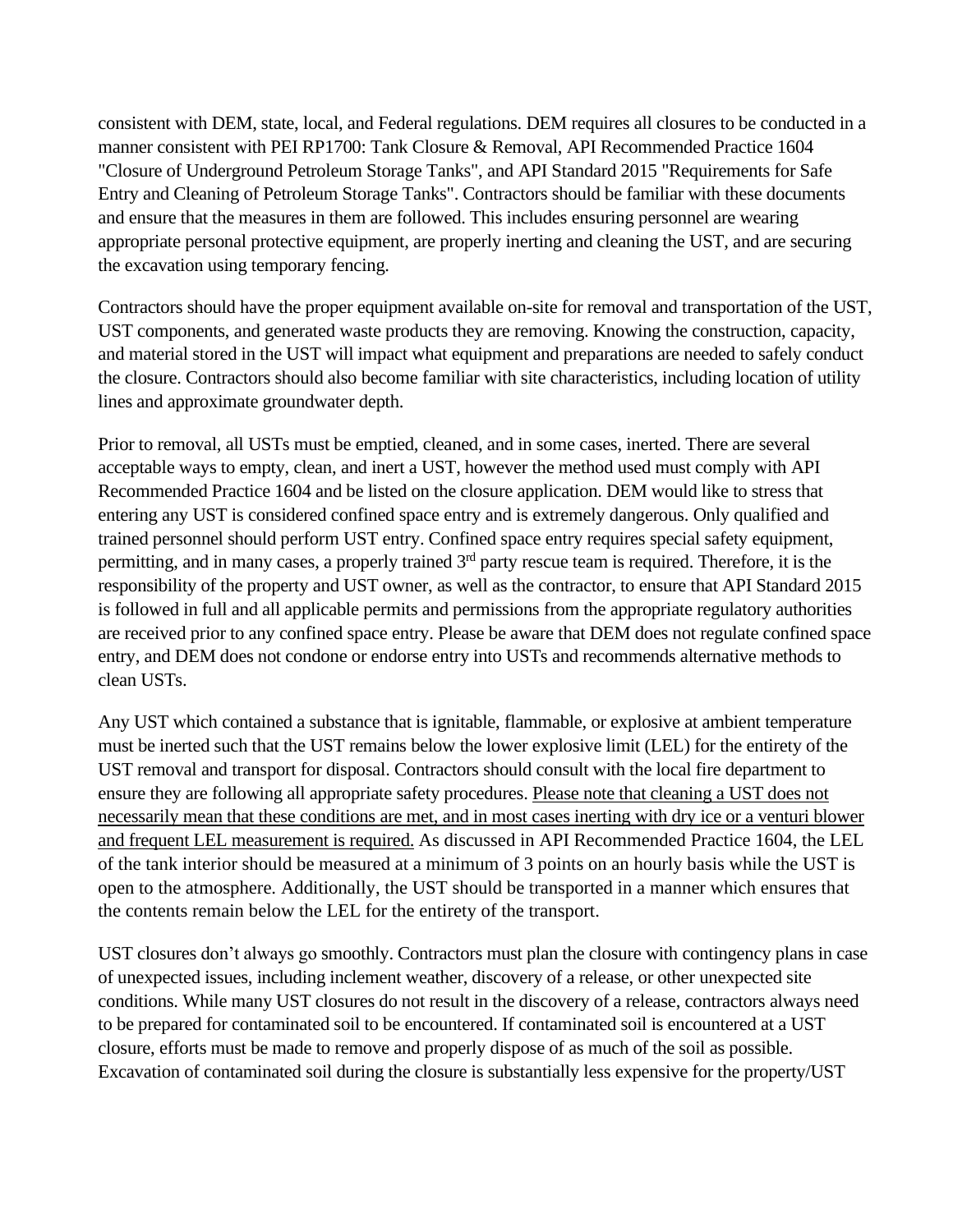owner than addressing the issue at a later date, and results in simpler, faster, and less expensive remediation. **Removal of contaminated soil encountered during a UST closure is a requirement of the UST program, and all closures should have a contingency plan to account for this.** It is essential that contractors be prepared with a contingency plan to adjust construction schedules, stockpile contaminated soil on-site, and dewater if needed.

#### **Consultant Responsibilities and Preparation**

Consultants are responsible for ensuring applicable environmental and public health regulations are adhered to during the closure, conducting a closure assessment, and, if required, conducting oversight of contaminated soil excavation and disposal. The primary goal of a closure assessment is to determine if a release has occurred at the site. Consultants look for indications of a release based on of the condition of the UST system, soil, groundwater, and other media on-site. Consultants are expected to have a basic understanding of the history of the property, especially past releases and significant compliance issues which may have led to the release of product. Where applicable, consultants should perform a DEM file review on the property and review LUST and site remediation files that exist for the property prior to the closure.

Consultants should arrive at the site prepared with a sampling plan and appropriate equipment needed to complete a closure assessment, including, at a minimum:

- Instruments or test kits to perform field screening of soils.
- Sampling jars appropriate for collection, storage, and holding of volatile contaminants.
- Personal protective equipment.
- Field notebook.

The environmental professional performing the closure assessment must be on site during all soil excavation, tank cleaning, UST and product piping removal, and if applicable, contaminated soil excavation, stockpiling, and transport. The DEM inspector may stop work if there is no environmental professional on site. The consultant is not required to be present during initial preparatory work such as pavement removal, dispenser and island removal, etc.

## **Sample Collection and Screening**

#### *Soil Screening*

The appropriate analytical tool for screening soils at a closure depends on the material stored in the UST. For USTs storing gasoline, aviation fuels, kerosene, diesel or #2 fuel oil, a portable photoionization detector (PID) or flame-ionization detector (FID) should be used to screen soils. For USTs storing heavier fuels, including #4 and #6 heating fuels, hydraulic fluid, motor or lubricating oils or other heavier petroleum products, a total petroleum hydrocarbons (TPH) oleophilic dye test with a detection limit of 500 ppm or a portable TPH analyzer should be used. In cases where the UST contains a non-petroleum regulated or hazardous material, check with DEM prior to the closure to discuss the proper screening method.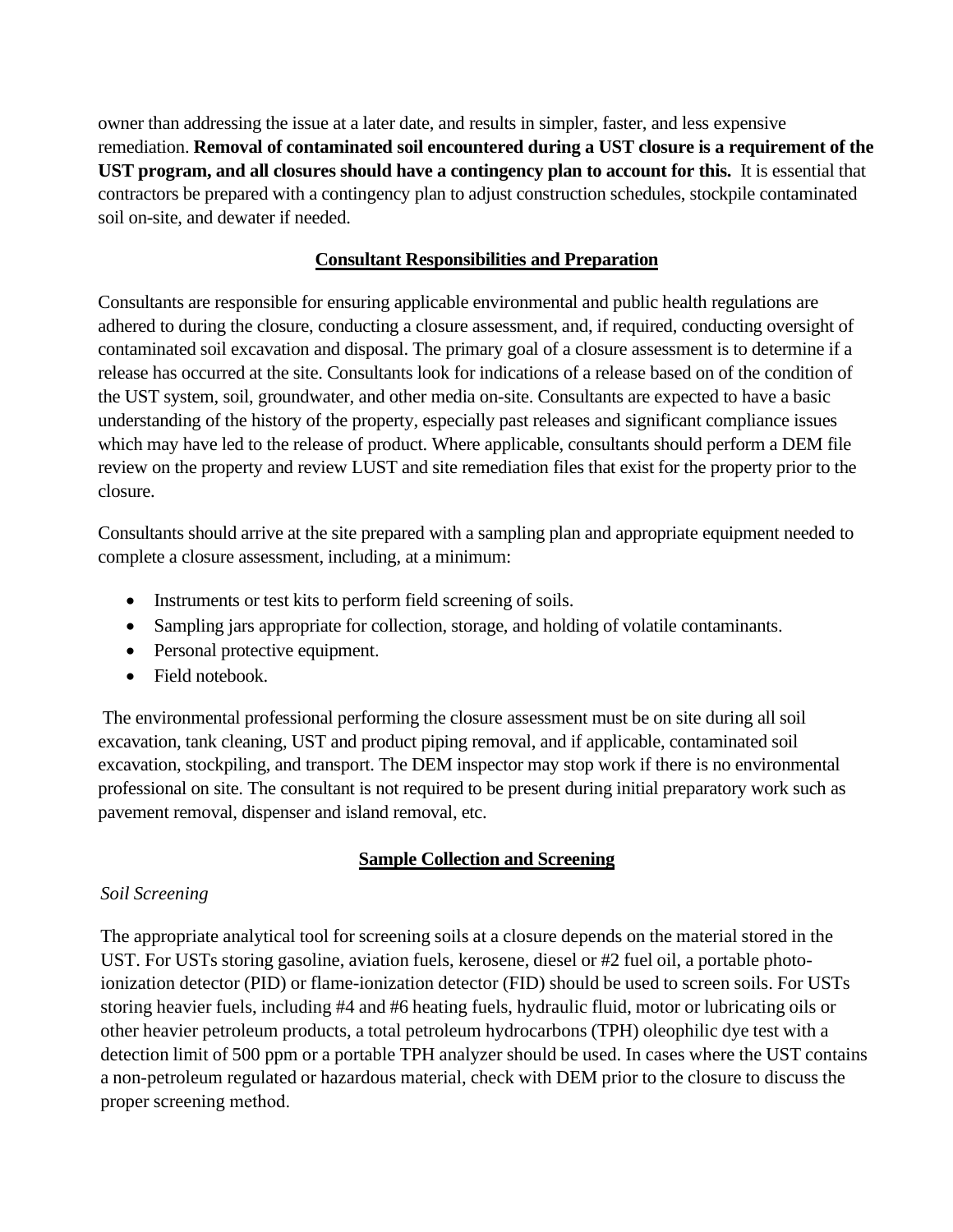Soil screening when using a PID/FID must be conducted in accordance with appropriate field sampling and analysis techniques as outlined in Appendix B. FID/PID screening tools rely on volatilization into the headspace, so it's important the sample is sealed and allowed to come to equilibrium at 70°F for a minimum for 10 minutes before being screened. Volatilization is substantially reduced in cold temperatures or wet conditions, and it is critical samples are properly prepared prior to measurement to ensure an accurate value is obtained. When screening soils using another method, soil screening must be conducted according to manufacturer directions.

Consultants must remember that soil screening is not a final determination of a release and a result lower than the screening standard does not necessarily mean a soil is "clean" or meets applicable standards. The purpose of the screening is to aid in the collection of samples for laboratory analytical analysis and to guide excavation of soils. Soil screening should never be used to determine if a property is "clean", or to determine if soil can be used as backfill.

The DEM inspector has discretion over the location and quantity of samples collected for screening and analysis. However, at a minimum, you should expect soil samples for initial screening to be collected from the following locations:

- UST Sidewalls: Five-foot intervals at elevation equal to tank center;
- Product Piping: Below each dispenser and remote fill and along the line at five-foot intervals; For fiberglass pipe, screening must also be performed beneath each fitting (e.g., elbow, tee, coupling, etc);
- Beneath the fill pipe/spill containment basin at one-foot intervals until the tank is reached
- Tank bottom: along centerline according to length of tank: Up to 20 feet: one soil sample at each end and one at tank center Greater than 20 feet: one soil sample every five feet along centerline

All soil screening results are to be recorded and tabulated in the Closure Assessment Report. If any of the initial screening samples exceed the screening threshold, then a new sample must be collected for laboratory analysis.

#### *Sample Analysis*

The number of samples required to be analyzed by a laboratory will vary from site to site and is at the discretion of the DEM inspector, however a minimum of six laboratory samples per UST should be planned: two bottom samples and one UST sidewall sample per side. Once a sample has been collected for soil screening using a PID, it cannot be re-used for laboratory analysis, and a new sample must be collected using proper sampling and storage techniques.

When soil samples are required to be taken for laboratory analysis, the methodology listed in Appendix C of these guidelines should be used, unless otherwise specified by the DEM inspector. All soil and water samples should be collected and handled according to proper chain of custody requirements and accepted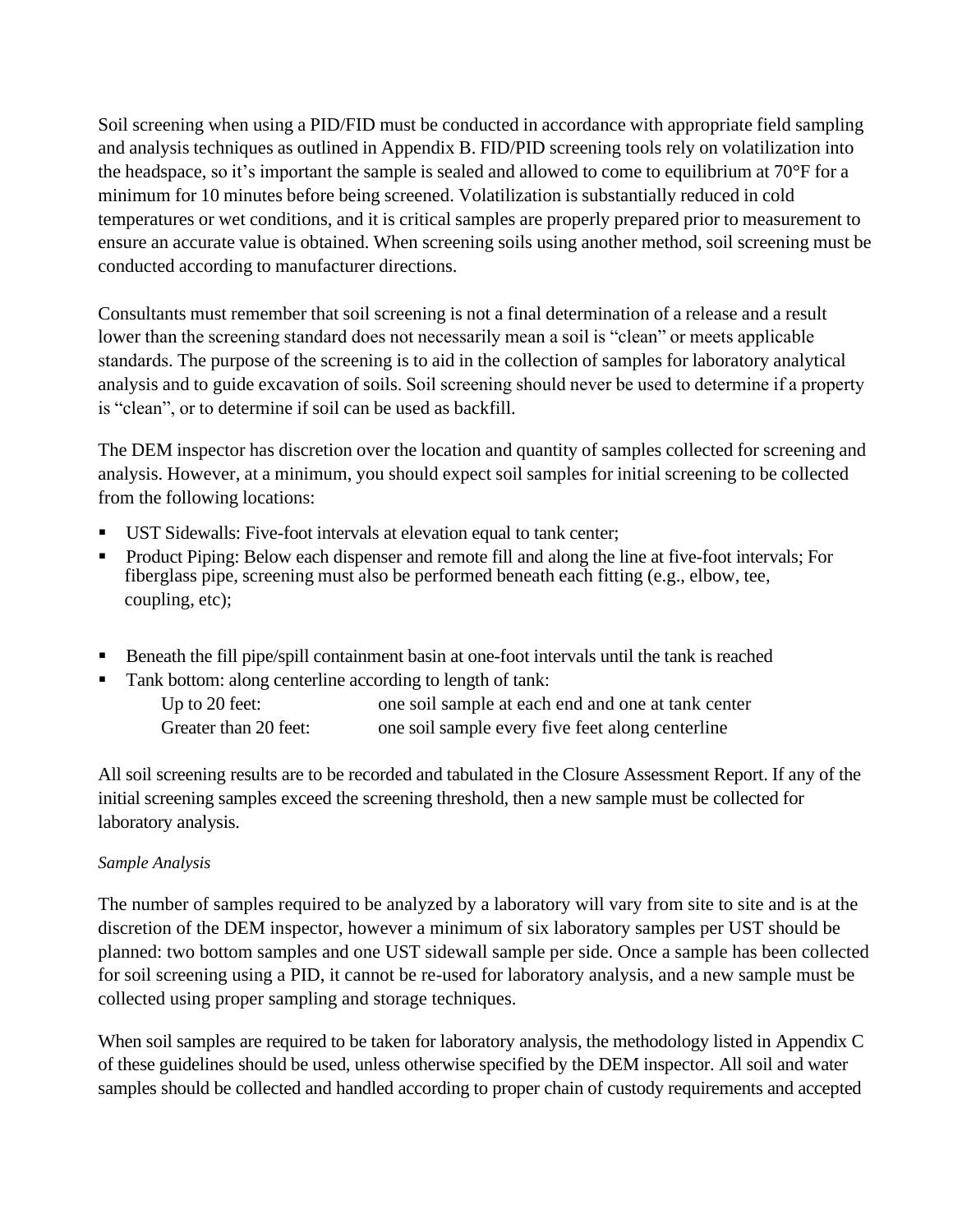sampling protocols. Samples must be analyzed at laboratories approved by the State of Rhode Island or if located out of state, approved by the appropriate regulatory entity in that jurisdiction. Soil leachability standards for analytical samples can be found in Appendix D. The standards listed in appendix D are to be used in determination of whether a site investigation will be needed after a closure.

#### **Release Determination and Reporting**

A release may be indicated by holes/pitting on the UST, soil staining, odor, presence of a visible sheen or LNAPL on groundwater, exceedances of soil screening thresholds, or confirmatory laboratory analysis which shows exceedance of the soil direct exposure threshold or groundwater quality standards. If any of these release indicators are observed, immediate notification of the DEM inspector assigned to the closure is required. If a release is encountered during a closure, the requirements outlined in the DEM document: *[Release Response During a UST Closure,](http://www.dem.ri.gov/programs/benviron/waste/pdf/Release%20Response%20During%20a%20UST%20Closure.pdf) must be followed.* The DEM inspector will determine if additional action is needed during the tank closure such as contaminated soil excavation, additional laboratory analysis of soil samples, and other release response actions in accordance with Rule 1.14 of the UST Regulations.

When using a PID or FID, the following criteria is to be used as the threshold for release reporting:

| Soil Screening Thresholds when using a PID/FID |                |  |
|------------------------------------------------|----------------|--|
| Gasoline, All Grades                           | 20 ppm         |  |
| Diesel, #2 Fuel Oil, Waste Oil                 | $10$ ppm       |  |
| Kerosene, Aviation Fuels                       | 20 ppm         |  |
| #4 and #6 Fuel Oil                             | PID Screening  |  |
|                                                | not applicable |  |

When using a portable TPH analyzer or an oleophilic dye test, the screening threshold is 500 ppm as TPH. Any exceedance of this threshold will require collection and analytical analysis of confirmatory samples for laboratory analysis.

## **Closure Inspections**

A DEM UST Program staff member will be assigned to be an inspector for the closure. This individual's name and contact information will be included on the closure approval letter the individual listed as the primary contact receives when the closure is approved and scheduled. The primary role of the DEM inspector at a UST closure is to observe the condition of the UST, soil, and if present, groundwater. The DEM inspector will also oversee the collection and screening of soil samples by the consultant. The DEM inspector has sole discretion on determination of whether a release has occurred from a UST. The consultant or contractor should contact the DEM UST inspector the morning of the closure to provide an update on the status of the removal and schedule a time for the DEM inspector to arrive on-site to witness the UST removal and perform an inspection of the USTs and tank grave.

The contractor is expected to ensure that all USTs remain on-site until they are inspected by a DEM inspector. The removal of any regulated UST from a site before it has been inspected is prohibited.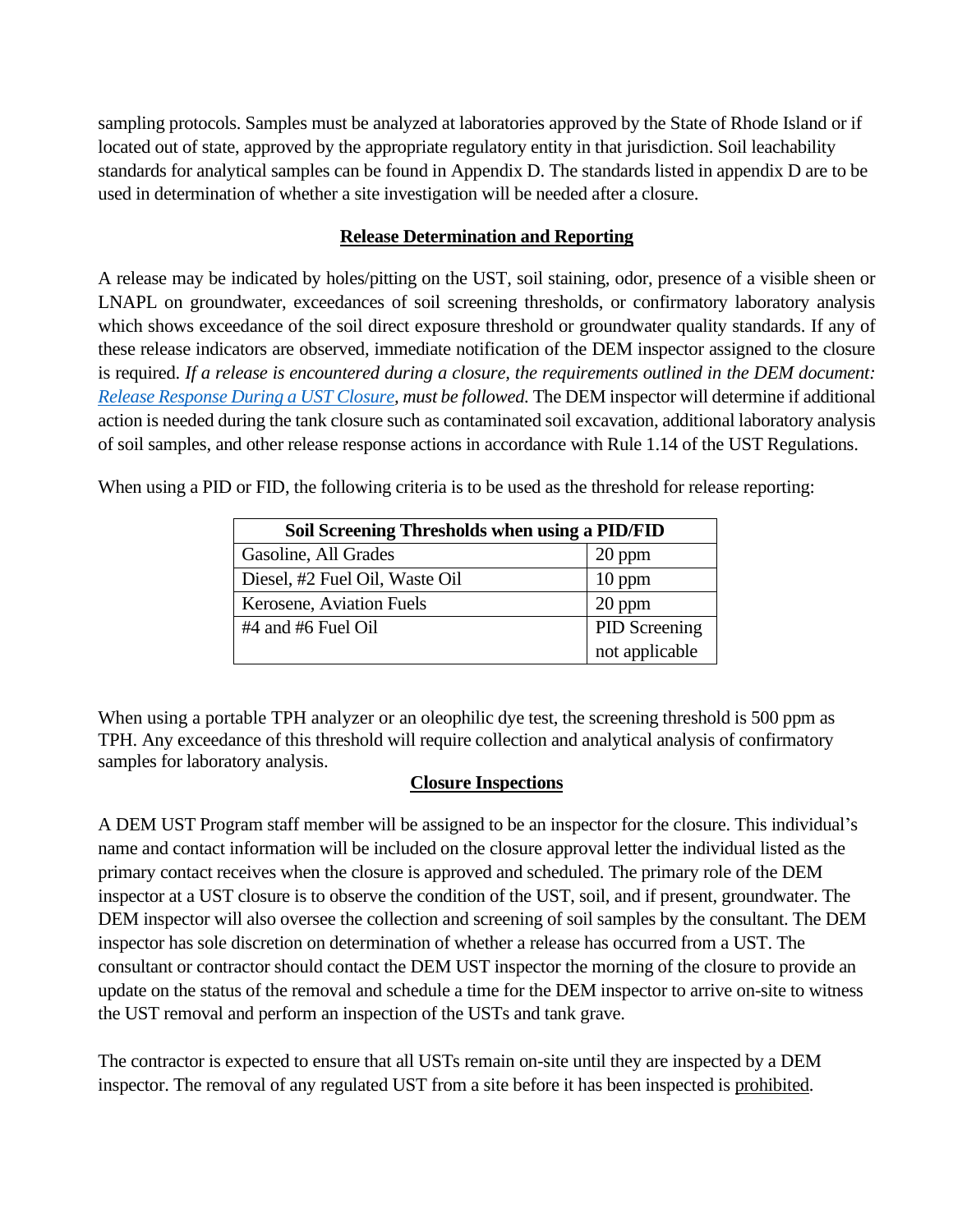As the bottom of the tank is frequently the location of damage and corrosion, tanks should be positioned in such a way the bottom of the UST can be safely examined by the DEM inspector after their removal. Contractors are expected to remove any sediment and debris that may adhere to the tank in order to aid in the inspection, and proper safety practices, including blocking the tank on both sides to prevent rolling, must be used.

If a release has occurred, it is the responsibility of the consultant to notify the DEM inspector. In cases where a closure assessment was not initially required and there is not a consultant involved, the contractor is responsible for notifying the DEM inspector and the UST owner is required to hire an environmental consultant to conduct a closure assessment. If a release is encountered during a closure, the requirements outlined in *[Release Response Durin](http://www.dem.ri.gov/programs/benviron/waste/pdf/Release%20Response%20During%20a%20UST%20Closure.pdf)g a UST Closure* must be followed.

## **Closure Completion and Closure Certificates**

A closure is not considered complete until all required documentation and closure-related release investigation and remediation has been completed. If a closure assessment is not required and no release is observed or suspected, the DEM UST inspector may issue a UST closure certificate immediately. However, if the closure of the UST system does require a Closure Assessment Report then the closure certificate will not be issued until the Closure Assessment Report and all associated documentation has been received and reviewed.

In situations where there are indications or confirmation of a release, the DEM LUST Project Manager has sole discretion in issuing the closure certificate. Completion of all closure-related initial investigation and soil removal, as well as submittal of all data and the Closure Assessment Report, is required before a closure certificate will be issued.

Closure Assessment Reports must be complete and contain all items required in Appendix A. The DEM Project manager may reject any report which contains deficiencies which may delay the issuance of a closure certificate.

Closure certificates are sent to the UST owner after they are issued. While copies of the closure certificates may be available by performing a file review with the DEM UST program, the owner should maintain the certificate in a safe place as it is a legal document showing that the UST system has been removed in accordance with DEM requirements, and is frequently required to sell the property, or obtain a loan or mortgage.

## **Soil Disposal and Backfill**

The disposal and re-use of soils generated from the closure of underground storage tanks is strictly regulated by the Federal Resource Conservation and Recovery Act (RCRA), Rhode Island State Law, and DEM regulations.

This guidance is only for soils to be reused onsite or transported and disposed of at an appropriate disposal facility. Transportation of any soils generated during a UST closure to other locations is generally not permitted.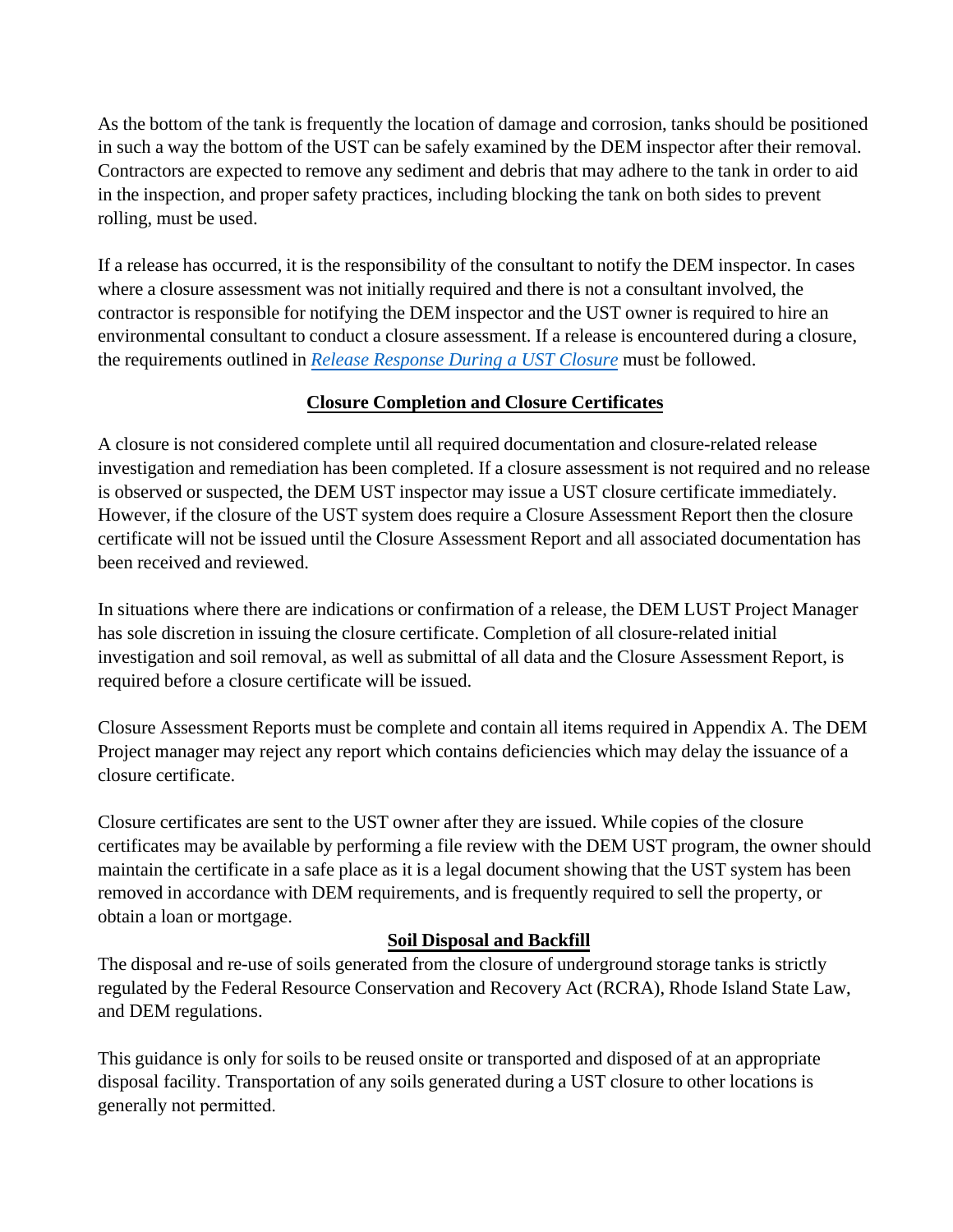Soils excavated during a UST closure can be divided into two categories:

- Soils that screened below the screening threshold with no indication of a release.
- Soils that exceed the screening threshold and/or there is evidence of a release.

During the closure and subsequent "chasing" of contamination, these soils should be segregated into two separate piles. Soils that screened below the screening threshold with no evidence of a release may be reused on-site and no further analytical analysis is required.

For soils which exceeded the screening threshold, and/or there was evidence of a release, additional analytical analysis and a RCRA Hazardous Waste Characterization is required to determine if the soil must be disposed of, or can be re-used on site. These soils must be sampled immediately after excavation and analyzed using an appropriate method as outlined in Appendix C, and a qualified individual must perform a RCRA Hazardous Waste Characterization to determine if the soil is regulated as hazardous waste.

If the soil meets the following requirements, it may be re-used on-site as backfill:

- Analytical results demonstrate that the soil meets both the Rhode Island Direct Exposure Criteria and Leachability standards.
- A qualified individual has performed a RCRA hazardous waste assessment and determined that the soil does not meet the definition of hazardous waste.

RCRA requires that the property owner maintain all documents related to the hazardous waste determination for the life of the property.

If the soil analytical results exceed the Rhode Island direct exposure or leachability criteria, or a qualified individual determines that the soil is regulated hazardous waste, the soil is required to be disposed of at a properly licensed facility and cannot be re-used. Soils excavated as a result of a UST removal or removal of contamination may not be sold or transported to another site for use as fill under any circumstances.

Please remember that soil stockpiles must be stored on polyethylene (poly) sheeting and covered at all times. Soil must be disposed of within 30 days of excavation, therefore it is imperative that all analytical samples be analyzed as soon as possible in order to arrange disposal and transport, if required.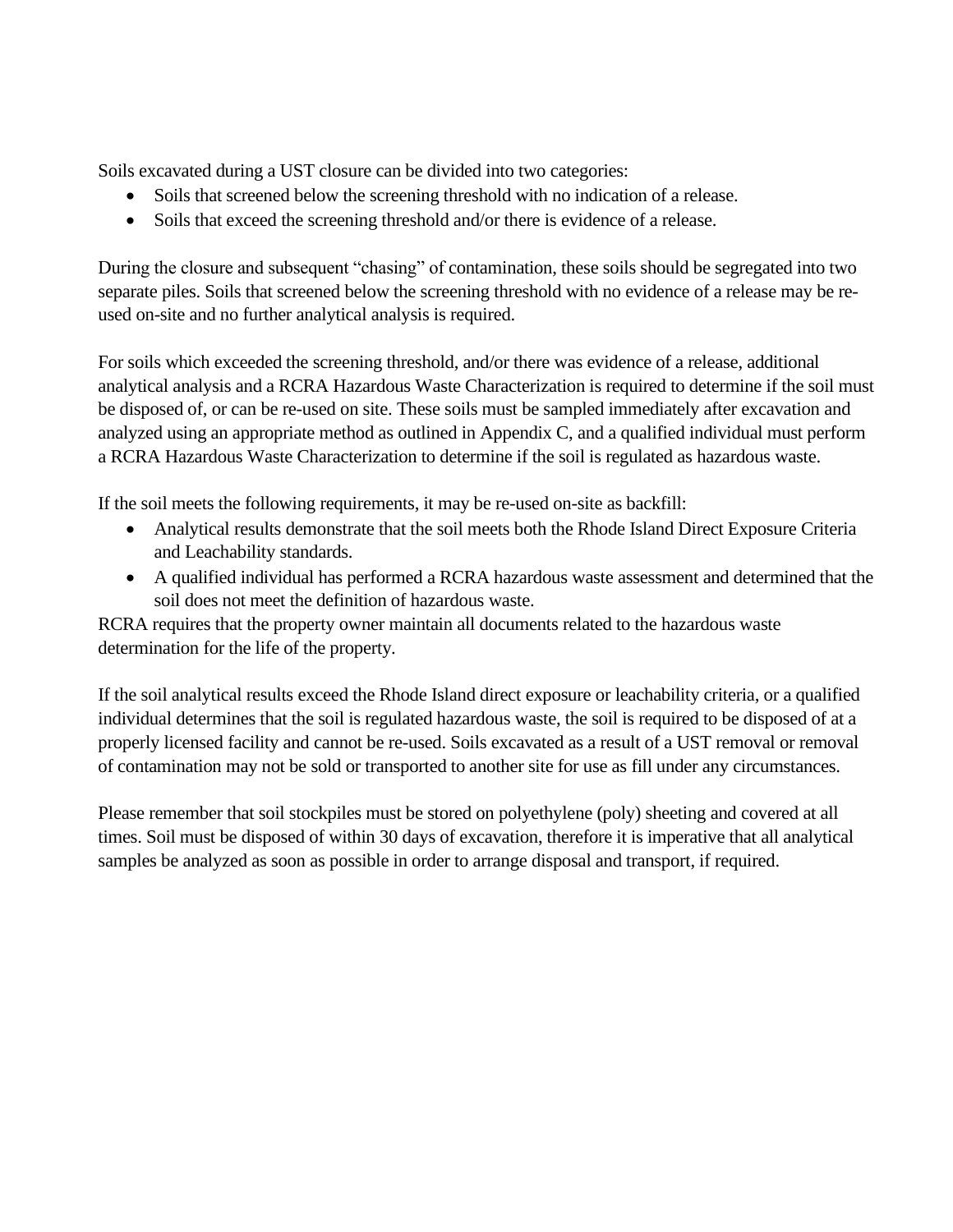## **Appendix A**

Contents of the Closure Assessment Report:

- 1. A background description of the site including location, use of the facility, and a summary of any available tank and line leak detection results;
- 2. A locus map using the U.S. Geological Survey 7.5 minute quadrangle map;
- 3. A detailed site plan showing the location of all former or existing USTs, product and vapor line pipelines, dispensers, buildings, utilities, monitoring wells, drinking water wells, soil screening locations, soil sampling locations and any other pertinent site features;
- 4. Descriptions of all USTs and product pipelines closed including size, construction type, depth to tank bottom, age and stored material;
- 5. A description of the condition of the USTs and product pipelines including extent of corrosion, identification of any holes and any other indication of leakage;
- 6. Photographic documentation of the condition of each UST and/or product pipeline removed;
- 7. A description of the soil conditions in the excavation zone such as soil classification, gradation, extent of compaction and any other notable physical characteristics;
- 8. A description of soil contamination, including visual and olfactory observations, field screening and laboratory analytical methods used and all results;
- 9. A description of groundwater encountered in the excavation zone including depth to water and appearance with respect to the presence of any sheen or free product;
- 10. A description of groundwater obtained from monitoring or observation wells, where present, including any gauging results;
- 11. Identification of the DEM groundwater classification at the site and surrounding areas, the availability of public water and presence of private or public wells;
- 12. Any potential receptors such as, but not limited to, surface waters, basements, storm drains, sewer lines or other utilities where contamination is identified;
- 13. Description of the management of all excavated contaminated soil, including proper cover while stockpiled on-site and documentation of proper disposal;
- 14. Documentation of proper disposal of the tank(s) and the residual sludge material;
- 15. Any other information or documentation required to complete the closure assessment; and
- 16. **Conclusions as to whether a release has occurred and recommendations for further investigation and/or remediation;**
- 17. A statement signed by the registered professional engineer, or the certified professional geologist, or the registered professional geologist, who prepared the report or who directly supervised preparation of the report, certifying the accuracy of the information contained in the report; and
- 18. A statement signed by the facility owner that the report is complete and accurate.
- 19. A completed [UST Closure Assessment Report Checklist](http://www.dem.ri.gov/programs/benviron/waste/pdf/clsrchek.pdf)*.*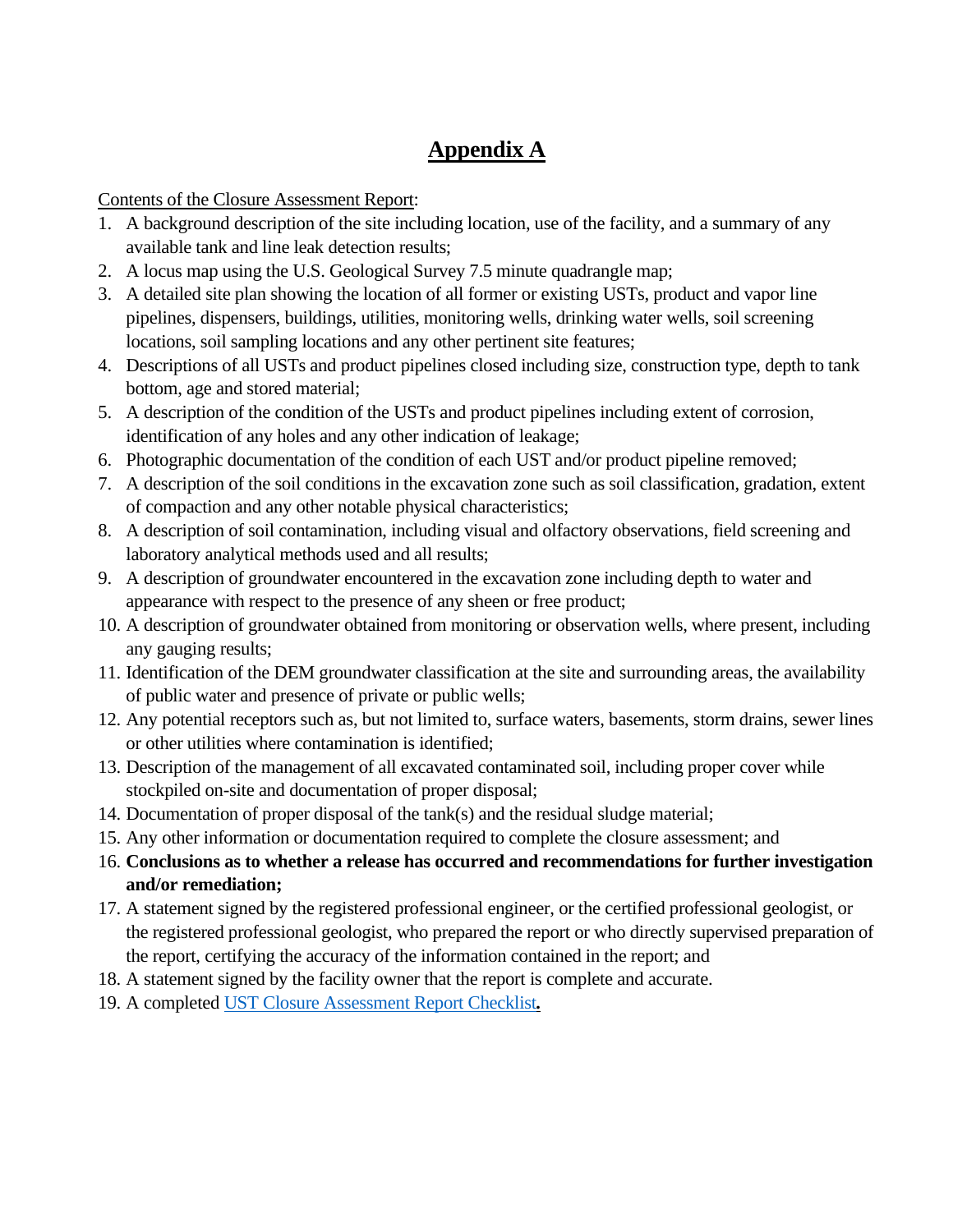## **Appendix B**

Adapted from Maine Department of Environmental Protection, Field Screening of Soil Samples Utilizing Photoionization and Flame-ionization Detectors, SOP No. RWM-DR-011:

1) Warm up and calibrate the PID and FID instrument to be used according to the

manufacturers recommended procedure. The PID and/or FID should be ready for use prior to collection of the first sample.

2) Collect the soil sample utilizing appropriate soil sampling equipment.

3) Place approximately 200 grams of the soil sample into an approved container. The same type of container should be consistently used at the site for comparison purposes; do not mix or reuse headspace containers (unless the approved container is reusable and cleaned appropriately between uses). In so far as possible, samples should be mineral soil free of vegetation and stones larger than ½ inches in diameter. If soil samples are of different type (loam, sand, silt), this should be identified in the field log book. If a duplicate sample is to be submitted to the laboratory for analysis, this sample should be containerized and preserved as appropriate immediately. Care should be taken to co-locate field screening and laboratory samples from the same soils. Laboratory VOC samples should not be taken from the field screening sample after it is screened, unless approved in the SAP and documented in the field notes and subsequent report. If using jars, the jars should be immediately sealed by placing a square of foil over the mouth and screwing on the lid. If using a metalized bag, the gusset at the bottom should be opened to allow development of the headspace within the entire bag.

4) Knead and break-up soil clods and shake the container for 30 seconds to thoroughly mix the contents.

5) Let Sample equilibrate for 10-minutes and shake again. Allow at least 20 minutes but not more than 60 minutes for VOCs to reach equilibrium with the headspace. An attempt should be made to allow the same amount of equilibration time for each sample. When ambient temperatures are greater than 70-degrees, samples should be stored in the shade. When temperatures are below 70 degrees, samples should be warmed in the sunlight or in a running vehicle.

6) Measure and record the samples headspace concentration with the instrument by recording the highest PID/FID response. Collect a sample of the headspace by inserting the PID/FID probe into the appropriate opening for the container you are using. It is important to insert the probe as quickly as possible after the seal to the container has been broken. If the highest reading is related to a spike in the instrument response, then both the spike response and the highest response should be recorded and noted.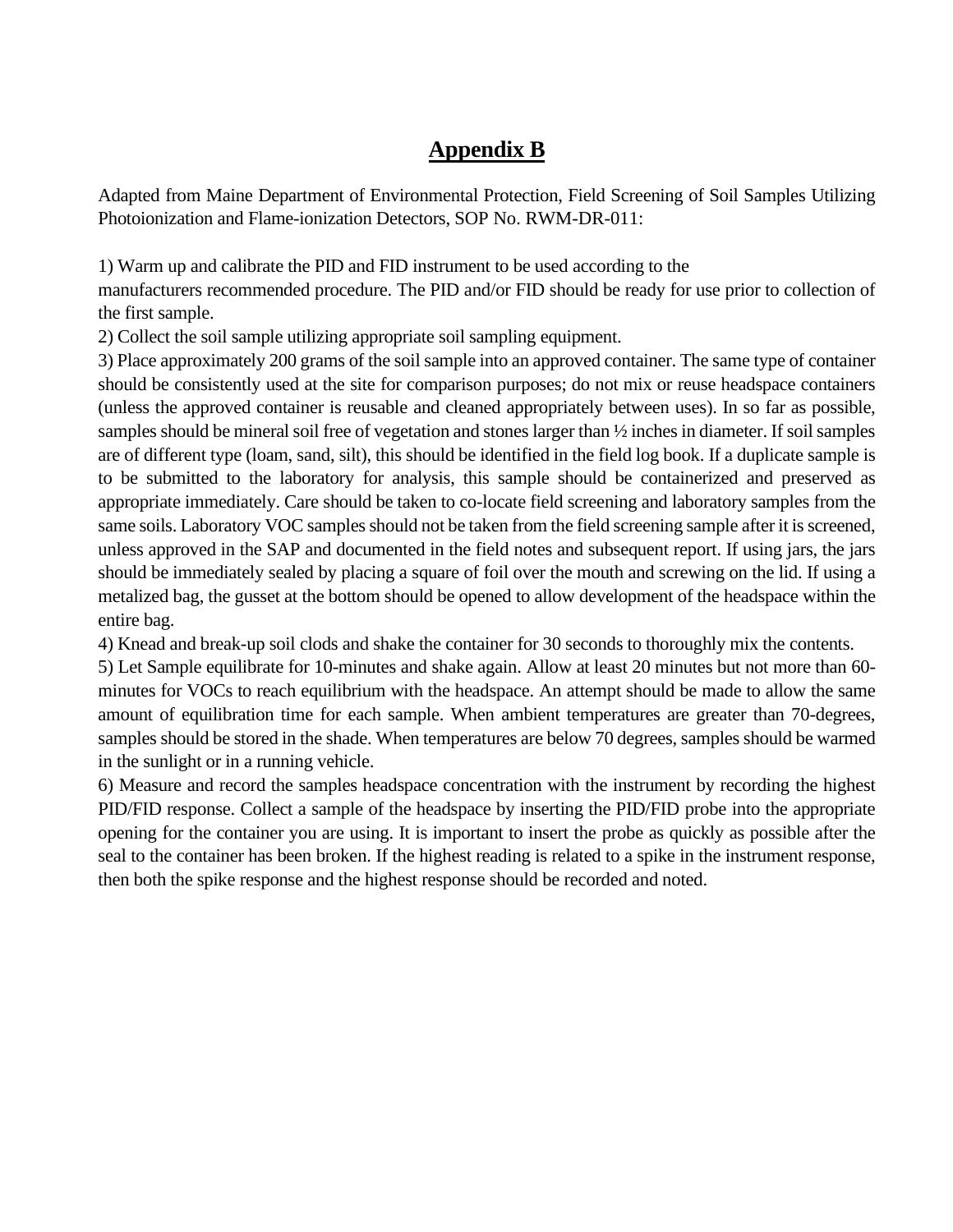# **Appendix C**

| TANK CONTENT            | <b>METHOD:</b>                             |
|-------------------------|--------------------------------------------|
| Gasoline                | EPA 8260 VOCs and EPA TPH-8015(M)          |
| <b>Mineral Spirits</b>  | EPA 8260 VOCs and EPA TPH-8015(M)          |
| Jet A                   | EPA 8260 VOCs and EPA TPH-8015(M)          |
| $JP-4$                  | EPA 8260 VOCs and EPA TPH-8015(M)          |
| $JP-5$                  | EPA TPH-8015 $(M)$                         |
| Kerosene                | EPA TPH-8015 $(M)$                         |
| Diesel                  | <b>MA VPH</b>                              |
| #2 Fuel Oil             | <b>MA VPH</b>                              |
| #4 Fuel Oil             | <b>MA EPH</b>                              |
| #5 Fuel Oil             | <b>MA EPH</b>                              |
| #6 Fuel Oil             | <b>MA EPH</b>                              |
| Lubricating Oil         | <b>MA EPH</b>                              |
| Waste Oil               | EPA TPH-8015 $(M)$                         |
| <b>Unknown Contents</b> | EPA 8260 VOCs, TPH 8015 (M) and MA EPH VPH |